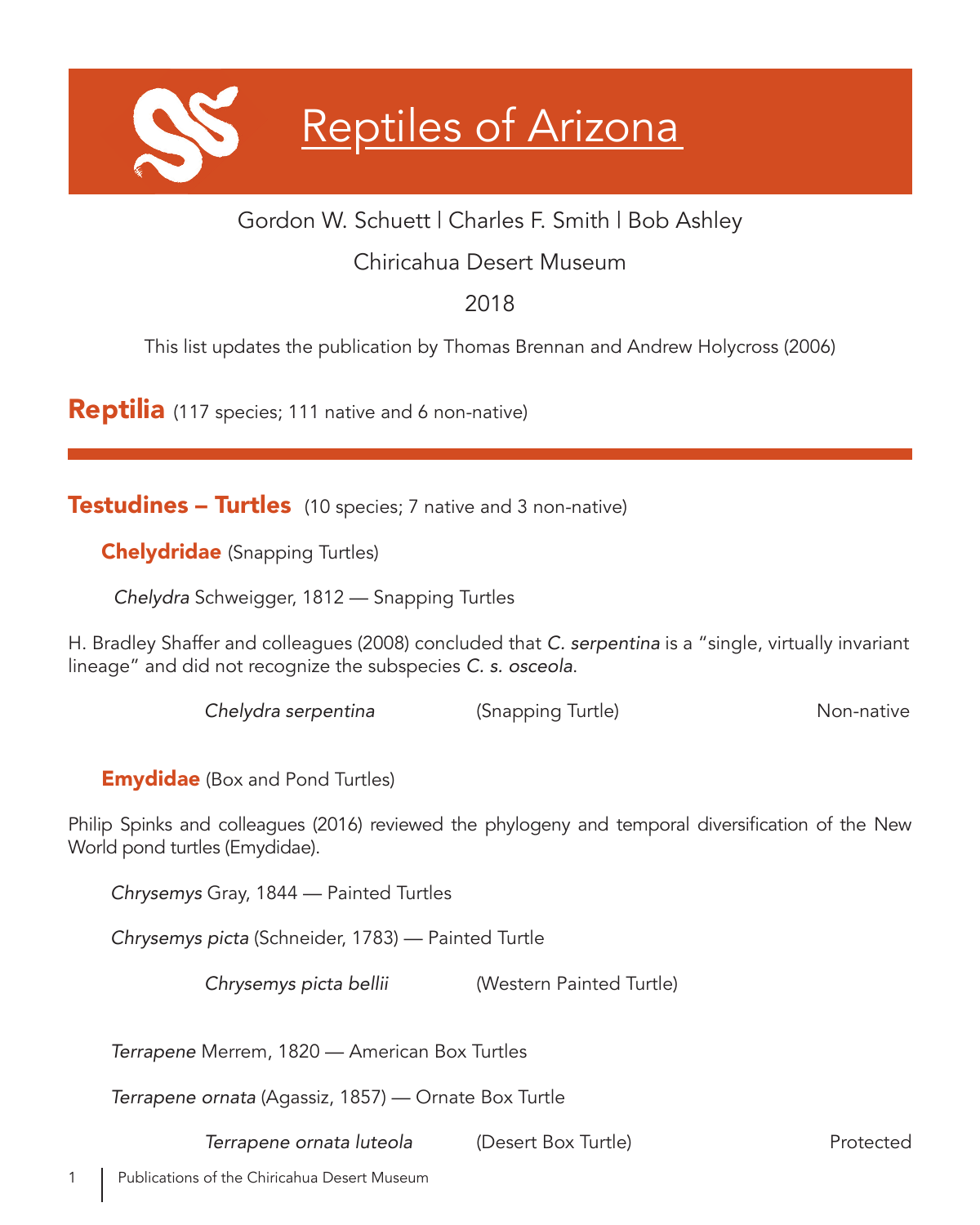Bradley Martin and colleagues (2013) found no support for a distinction between the subspecies *ornata* and *luteola*, and thus recommended their synonymy. See Uwe Fritz and Peter Havaš (2014) for comments on the results of Martin and colleagues (2013).

*Trachemys Agassiz, 1857 —* Sliders

*Trachemys scripta* (Schoepff, 1792) — Pond Slider

 *T. s. elegans* (Red-eared Slider) Non-native

**Kinosternidae** (American Mud and Musk Turtles)

*Kinosternon* Spix, 1824 — American Mud Turtles

John Iverson and colleagues (2013) provide updates on the phylogeny of American kinosternid turtles.

| Kinosternon arizonense | (Arizona Mud Turtle) |
|------------------------|----------------------|
| Kinosternon flavescens | (Yellow Mud Turtle)  |
| Kinosternon sonoriense | (Sonora Mud Turtle)  |

#### Testudinidae (Tortoises)

*Gopherus* Rafinesque, 1832 — Gopher Tortoises

| Gopherus morafkai Murphy and colleagues (2011) — Sonoran Desert Tortoise |  | Protected |
|--------------------------------------------------------------------------|--|-----------|
|                                                                          |  |           |

In parts of its range, the desert tortoise was formerly recognized as *Gopherus agassizii*. Robert Murphy and colleagues (2011) provide taxonomic updates on the tortoises of North America.

 *Gopherus agassizii (*Cooper, 1861) — Mohave Desert Tortoise Protected

## **Trionychidae** (Softshells)

*Apalone* Rafinesque, 1832 — North American Softshells

*Apalone spinifera* (Spiny Softshell) **Non-native** Non-native

## **Squamata – Lizards & Snakes** (115 species; 112 native and 3 non-native)

**Sauria – Lizards** (63 Species; 3 non-native)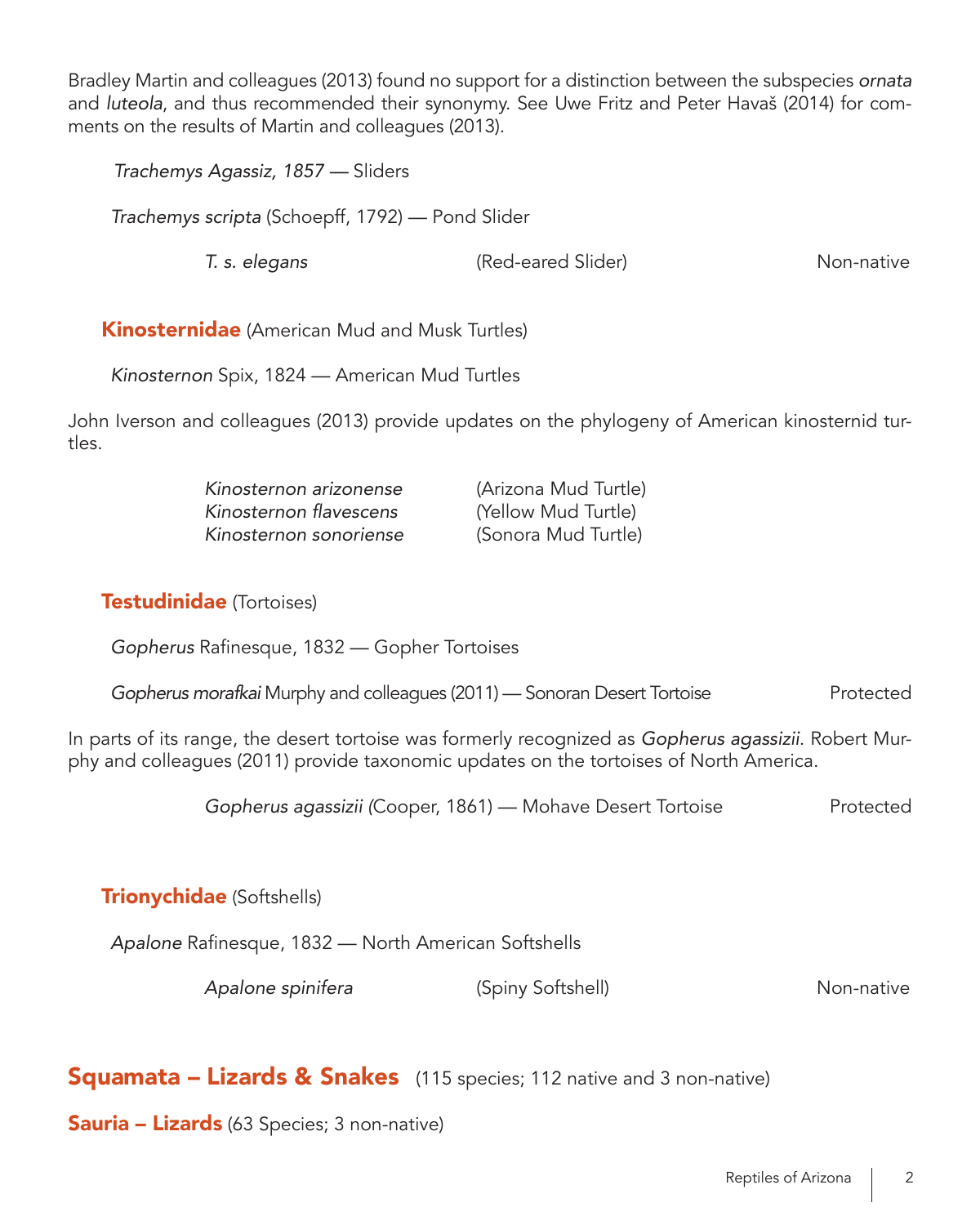Anguidae (Glass lizards and Alligator Lizards)

*Elgaria* Gray, 1838 — Western Alligator Lizards

*Elgaria kingii* (Madrean Alligator Lizard)

**Crotaphytidae** (Collard and Leopard Lizards)

*Crotaphytus* Holbrook, 1842 — Collared Lizards

| (Great Basin Collard Lizard)<br>Crotaphytus bicinctores<br>Crotaphytus collaris<br>(Eastern Collard Lizard)<br>Crotaphytus nebrius<br>(Sonoran Collard Lizard) |  |
|----------------------------------------------------------------------------------------------------------------------------------------------------------------|--|
|                                                                                                                                                                |  |

*Gambelia* Baird 1859 "1858" — Leopard Lizards

*Gambelia wislizenii* (Long-nosed Leopard Lizard)

**Eublepharidae** (Terrestrial Geckos)

*Coleonyx* Gray, 1845 — Banded Geckos

Coleonyx variegatus **Western Banded Gecko**)

Gekkonidae (Geckos)

*Hemidactylus* Gray, 1825 — House Geckos

*Hemidactylus turcicus* (Mediterranean House Gecko) Non-native

**Helodermatidae** (Gila Monster and Beaded Lizards)

*Heloderma* Wiegmann, 1829 — Gila Monsters and Beaded Lizards

*Heloderma suspectum* (Gila monster) Venomous;

Protected in the contract of the contract of the contract of the contract of the contract of the contract of the contract of the contract of the contract of the contract of the contract of the contract of the contract of t

**Iguanidae** (Iguanas and Relatives)

*Callisaurus* Blainville, 1835 — Zebra-tailed Lizards

*Callisaurus draconoides* (Zebra-tailed Lizard)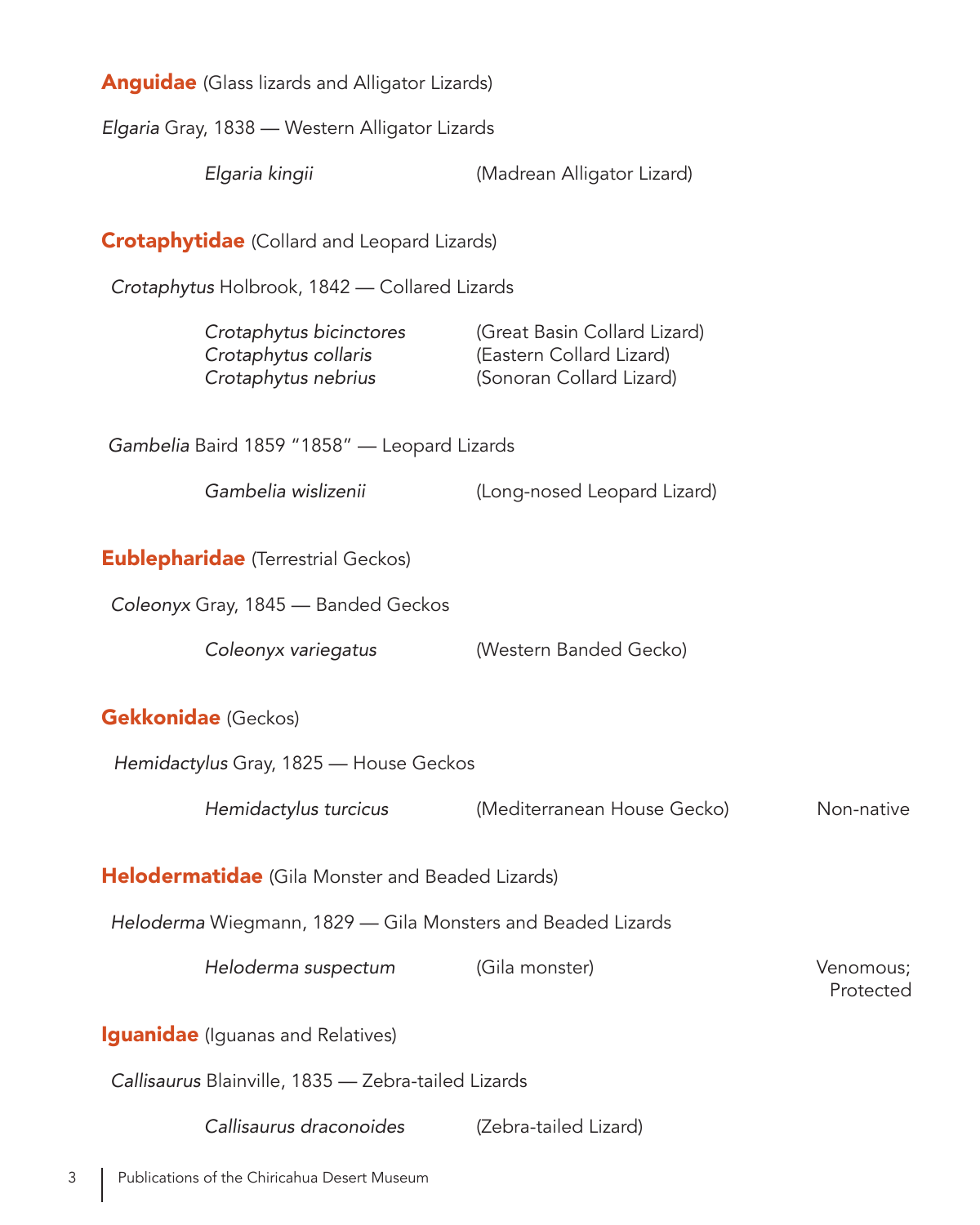*Cophosaurus* Troschel, 1852 "1850" — Greater Earless Lizards

*Cophosaurus texanus (Greater Earless Lizard)*

*Dipsosaursus* Hallowell, 1854 — Desert Iguanas

 *Dipsosaursus dorsalis* (Desert Iguana)

*Sauromalus* Duméril, 1856 — Chuckwallas

 *Sauromalus ater* (Common Chuckwalla)

*Ctenosaura* Wiegmann, 1828 — Spiny-tailed Iguanas

**Ctenosaura** hybrids (Spiny-tailed Iguana) Mon-native

Phrynosomatidae (Horned Lizards, Spiny Lizards, and Relatives)

*Holbrookia* Girard, 1851 — Lesser Earless Lizards

| Holbrookia maculata | (Lesser Earless Lizard)  |
|---------------------|--------------------------|
| Holbrookia elegans  | (Elegant Earless Lizard) |

*Phrynosoma* Wiegmann, 1828 — Horned Lizards

| Phrynosoma cornutum<br>Phrynosoma goodei<br>Phrynosoma hernandesi<br>Phrynosoma mcallii | (Texas Horned Lizard)<br>(Goode's Horned Lizard)<br>(Greater Shorthorn Horned Lizard)<br>(Flat-tailed Horned Lizard) |
|-----------------------------------------------------------------------------------------|----------------------------------------------------------------------------------------------------------------------|
| Phrynosoma modestum                                                                     | (Round-tailed Horned Lizard)                                                                                         |
| Phrynosoma platyrhinos                                                                  | (Desert Horned Lizard)                                                                                               |
| Phrynosoma solare                                                                       | (Regal Horned Lizard)                                                                                                |

*Sceloporus* Wiegmann, 1828 — Spiny Lizards

| Sceloporus bimaculosus | (Twin-spotted Spiny Lizard)  |
|------------------------|------------------------------|
| Sceloporus clarkii     | (Clark's Spiny Lizard)       |
| Sceloporus cowlesi     | (Southwestern Fence Lizard)  |
| Sceloporus graciosus   | (Sagebrush Lizard)           |
| Sceloporus jarrovii    | (Yarrow's Spiny Lizard)      |
| Sceloporus magister    | (Desert Spiny Lizard)        |
| Sceloporus slevini     | (Slevin's Bunchgrass Lizard) |
| Sceloporus tristichus  | (Plateau Lizard)             |
| Sceloporus uniformis   | (Yellow-backed Spiny Lizard) |
| Sceloporus virgatus    | (Striped Plateau Lizard)     |
|                        |                              |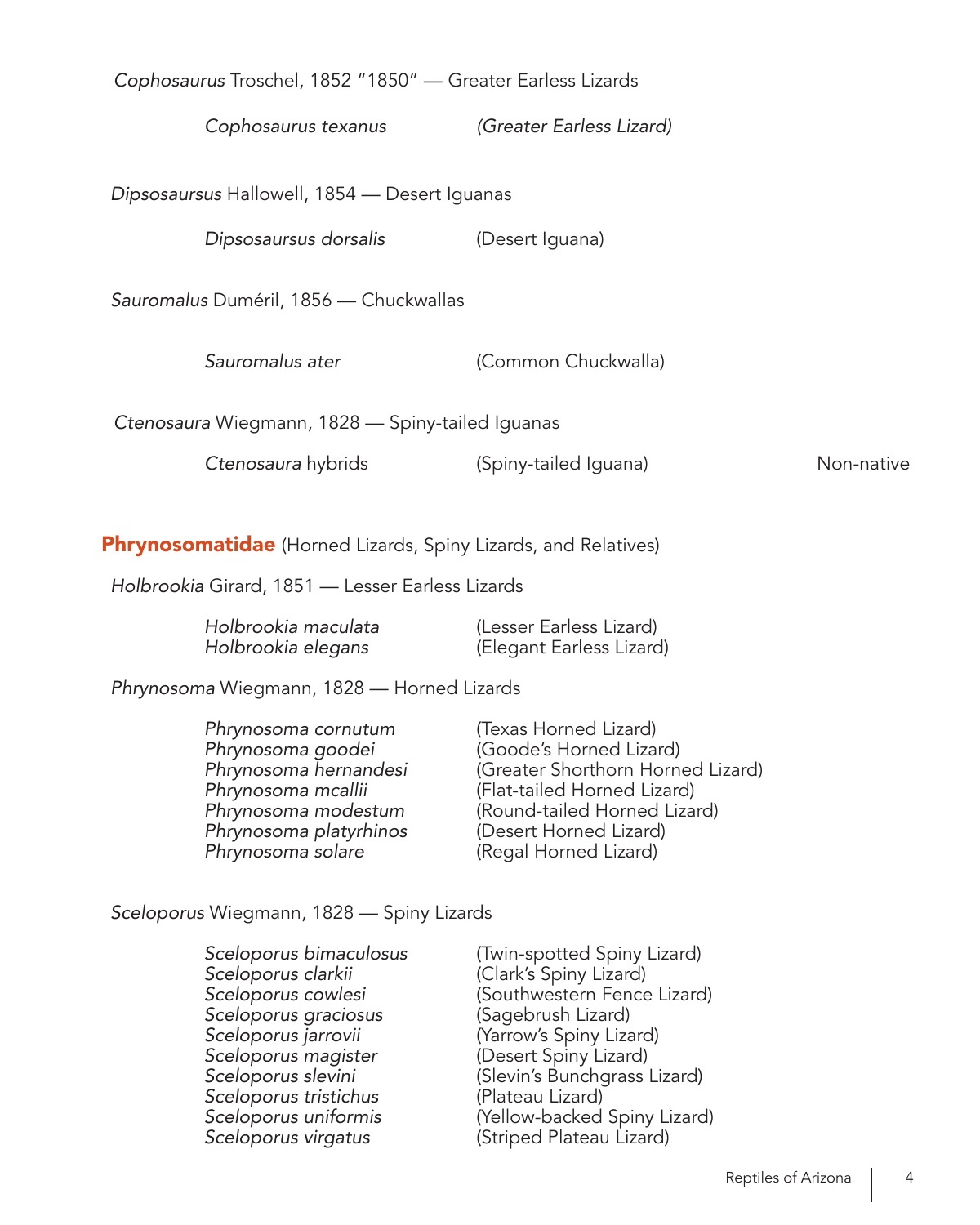*Uma* Baird, 1859 "1858" — Fringe-toed Lizards

| Uma rufopunctata | (Yuman Fringe-toed Lizard)  |
|------------------|-----------------------------|
| Uma scoparia     | (Mohave Fringe-toed lizard) |

*Urosaurus* Hallowell, 1854 — Tree and Brush Lizards

| Urosaurus graciosus | (Long-tailed Brush Lizard) |
|---------------------|----------------------------|
| Urosaurus ornatus   | (Ornate Tree Lizard)       |

*Uta* Baird and Girard, 1852 — Side-blotched Lizards

*Uta stansburiana* (Side-blotched Lizard)

#### **Scincidae** (Skinks)

*Plestiodon* Duméril & Bibron, 1839 — Toothy Skinks 3

 *Plestiodon callicephalus* (Mountain Skink)  *Plestiodon gilbert* (Gilbert's Skink) Plestiodon multivirgatus (Many-lined Skink)  *Plestiodon obsoletus* (Western Skink)  *Plestiodon skiltonianus* (Western Skink)

**Teiidae** (Whiptails, Tegus, and Relatives)

*Aspidoscelis* Fitzinger, 1843 — Whiptails

 *Aspidoscelis arizonae* (Arizona Striped Whiptail) *Aspidoscelis burti* (Canyon Spotted Whiptail) *Aspidoscelis pai* (Pai Striped Whiptail) *Aspidoscelis tigris* (Tiger Whiptail) *Aspidoscelis xanthonota* (Red-backed Whiptail)

 *Aspidoscelis exsanguis* (Chihuahuan Spotted Whiptail) Parthenogenetic Aspidoscelis flagellicauda (Gila Spotted Whiptail) Parthenogenetic Aspidoscelis neomexicana (New Mexico Whiptail) **Non-native** Non-native *Aspidoscelis uniparens* (Desert Grassland Whiptail) Parthenogenetic Aspidoscelis velox **(Plateau Striped Whiptail)** Parthenogenetic

#### Xantusidae (Night Lizards)

Xantusia Baird, 1859 "1858" — Night Lizards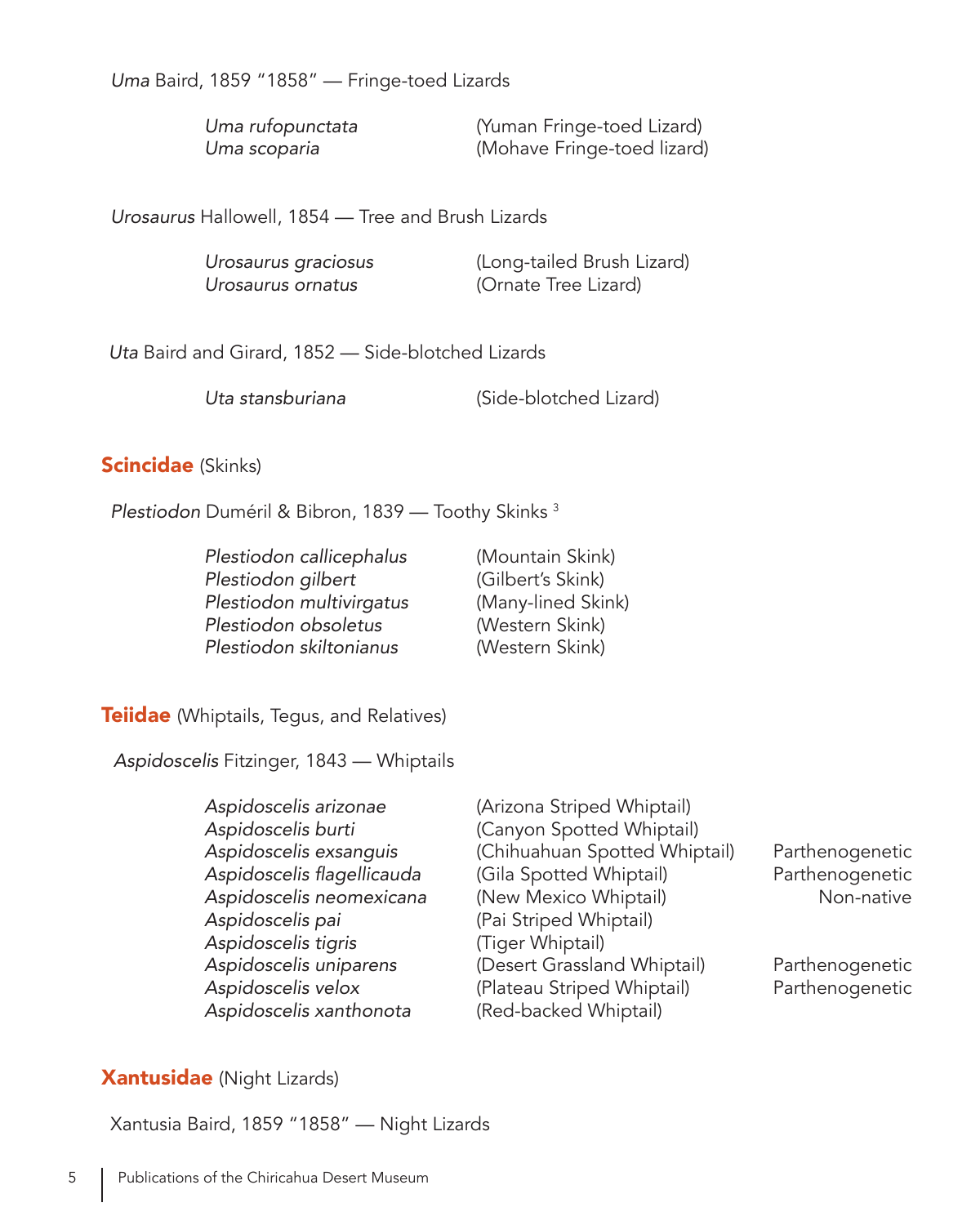*Xantusia arizonae* (Arizona Night Lizard) *Xantusia bezyi* (Bezy's Night Lizard) Xantusia vigilis (Desert Night Lizard)

#### **Serpentes – Snakes** (53 species, all native)

Leptotyphlopidae (Threadsnakes)

*Rena* Baird and Girard, 1853 — Threadsnakes

Solný Adalsteinsson and colleagues (2009) demonstrated that the former genus *Leptotyphlops* was composed of two large clades each composed of Old World or New World taxa. The type for the genus *Leptotyphlops* is associated with Old World taxa, leaving the clade of North and Central American threadsnakes as *Rena*, which has been restored.

> *Rena dissecta* (New Mexico Threadsnake) *(Western Threadsnake)*

Boidae (Boas)

*Lichanura* Cope, 1861 — Rosy Boas

Dustin Wood and colleagues (2008) used mtDNA and found three main clades within trivirgata that do not correspond to currently recognized subspecies. They concluded that these clades corresponded to two species, *Lichanura orcutti* and Lichanura trivirgata.

> *Lichanura orcutti* (Rosy Boa) Lichanura trivirgata (Three-lined Rosy Boa)

Colubridae (Colubrids or "Advanced" Snakes)

*Arizona* Kennicott, in Baird, 1859 — Glossy Snakes

Further study of the Arizona group may result in taxonomic revision (SSAR, 2017).

*Arizona elegans* (Glossy Snake)

*Chilomeniscus* Cope, 1860 — Sandsnakes

*Chilomeniscus stramineus* (Variable Sandsnake)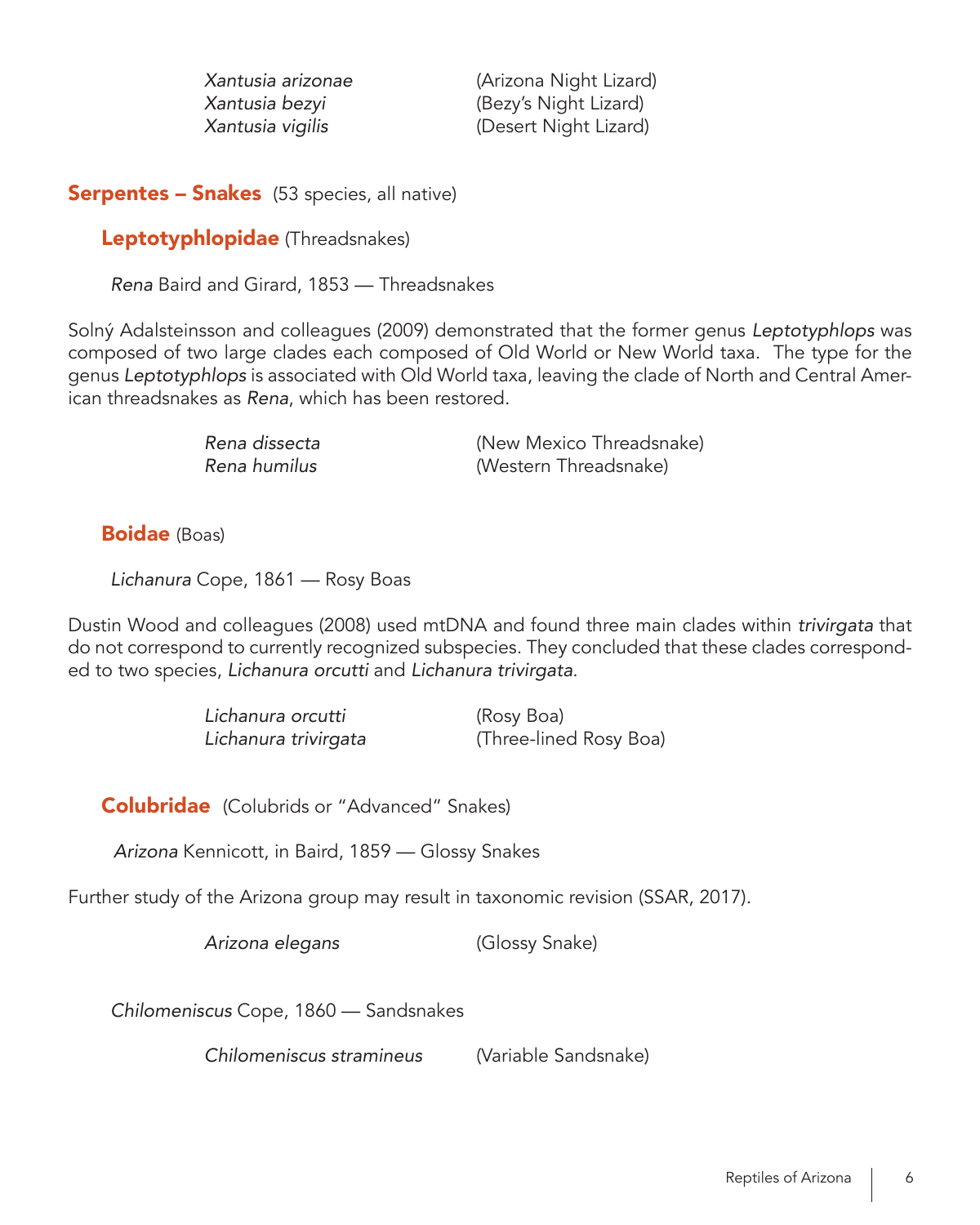*Chionactis* Cope, 1860 — Shovel-nosed Snakes

| Chionactis palarostris | (Sonoran Shovel-nosed Snake) |
|------------------------|------------------------------|
| Chionactis occipitalis | (Western Shovel-nosed Snake) |

*Coluber* Linnaeus, 1758—North American Racers

*Coluber constrictor* (North American Racer)

*Diadophis* Baird and Girard, 1853 — Ring-necked Snakes

There is robust evidence that more than one species (lineage) exists in *Diadophis*.

Feldman and Spicer (2006) and Fontanella and colleagues (2008) discovered at least 14 lineages of *Diadophis* that were not congruent with the geographic range of described subspecies. See Frank Fontanella and Mark E. Siddall (2009).

*Diadophis punctatus regalis* (Regal Ring-necked Snake)

*Gyalopion* Cope, 1861 — Western Hook-nosed Snakes

| Gyalopion canum         | (Chihuahuan Hook-nosed Snake) |
|-------------------------|-------------------------------|
| Gyalopion quadrangulare | (Thornscrub Hook-nosed Snake) |

*Heterodon* Latreille, 1801 — North American Hog-nosed Snakes

*Heterodon kennerlyi* (Mexican Hog-nosed Snake)

Hypsiglena Cope, 1860 — North American Nightsnakes

Mulcahy (2008) recognized six species in formerly what was recognized as a single taxon (sensu *Hypsiglena torquata*). Of these, five were are consistent with previously described subspecies, and one represents a unique lineage (species) that is undescribed from the biogeographic region known as Cochise Filter Barrier of southeastern Arizona and New Mexico. Currently, *Hypsiglena torquata* is restricted to Mexico, and three described species occur in the United States.

*Hypsiglena chlorophaea* (Desert Nightsnake)

*Hypsiglena jani* (Chihuahuan Nightsnake)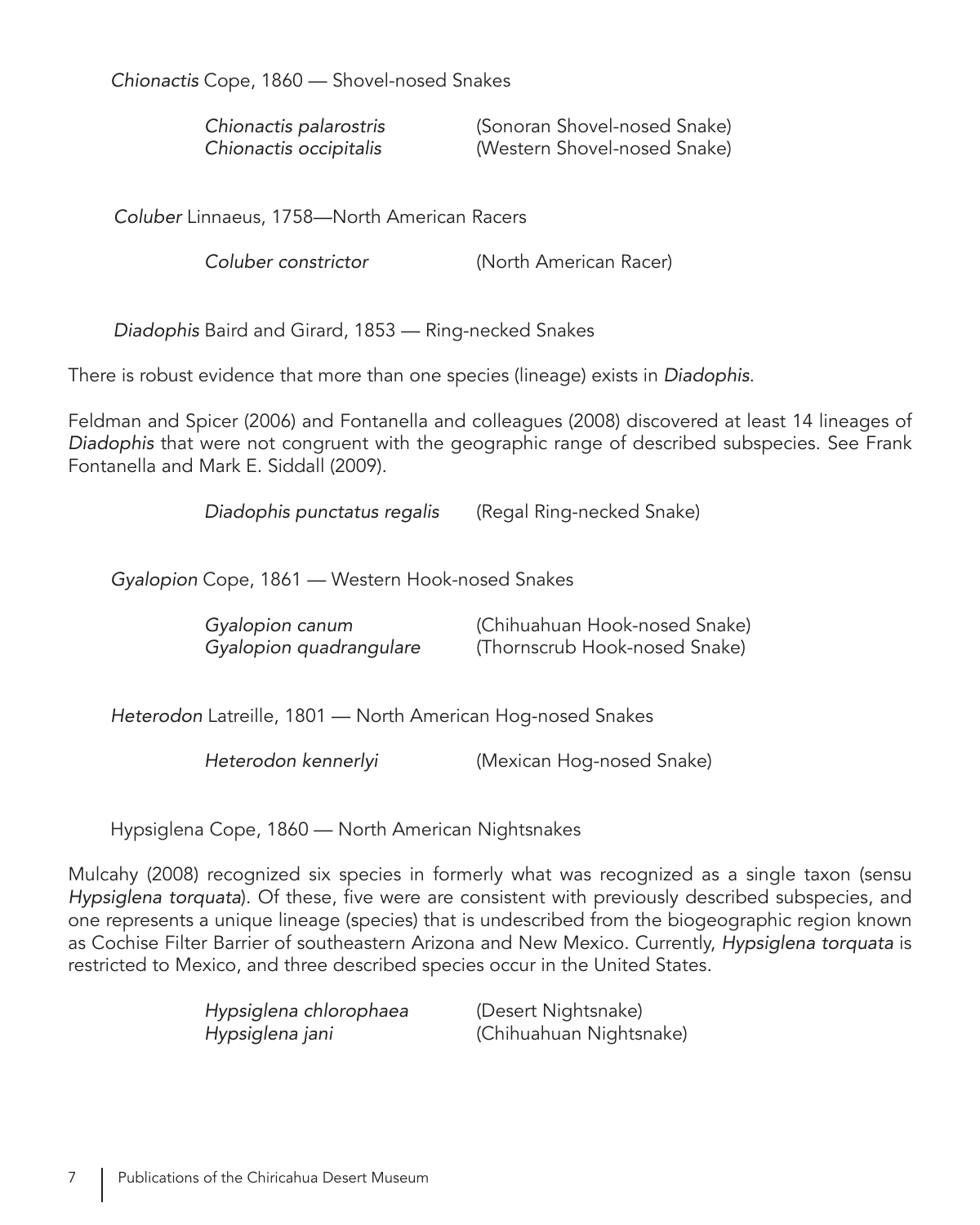*Lampropeltis* Fitzinger, 1843 — Kingsnakes and Milksnakes

Alexander Pyron & Frank Burbrink (2009 a, b) elevated many of the subspecies of *Lampropeltis getula*  to full species. Changes in milksnake taxonomy are provided by Sara Ruana and colleagues (2014, 2015). See P. David Polly and colleagues (2016) for information on geometric morphometrics in taxonomy. Taxonomic changes of mountain kingsnakes of Arizona and Mexico are presented by Frank Burbrink and colleagues (2011).

| Lampropeltis californiae | (California Kingsnake)       |
|--------------------------|------------------------------|
| Lampropeltis nigrita     | (Western Black Kingsnake)    |
| Lampropeltis splendida   | (Desert Kingsnake)           |
| Lampropeltis gentilis    | (Western Milk)               |
| Lampropeltis pyromelana  | (Arizona Mountain Kingsnake) |
| Lampropeltis knoblochi   | (Madrean Mountain Kingsnake) |

*Masticophis* Linnaeus, 1758 — North American Racers, Coachwhips, and Whipsnakes

For a recent taxonomic review of this group, see Edward Myers and colleagues (2017).

| Masticophis bilineatus |  |
|------------------------|--|
| Masticophis taeniatus  |  |
| Masticophis flagellum  |  |

 *Masticophis bilineatus* (Sonoran Whipsnake) *(Striped Whipsnake)* (Coachwhip)

*Oxybelis* Wagler, 1830 — American Vinesnakes

*Oxybelis aeneus* (Brown Vinesnake)

*Pituophis* Holbrook, 1842 — Bullsnakes, Pinesnakes, and Gophersnakes

Further study of the *Pituophis* group may result in taxonomic revision (SSAR, 2017).

| Pituophis catenifer         | (Gophersnake)         |
|-----------------------------|-----------------------|
| Pituophis catenifer affinis | (Sonoran Gophersnake) |

*Phyllorhynchus* Stejneger, 1890 — Leaf-nosed Snakes

 *Phyllorhynchus browni* (Saddled Leaf-nosed Snake) *Phyllorhynchus decurtatus* (Spotted Leaf-nosed Snake)

*Rhinocheilus* Baird and Girard, 1853—Longnosed Snakes

*Rhinocheilus lecontei* (Long-nosed Snake)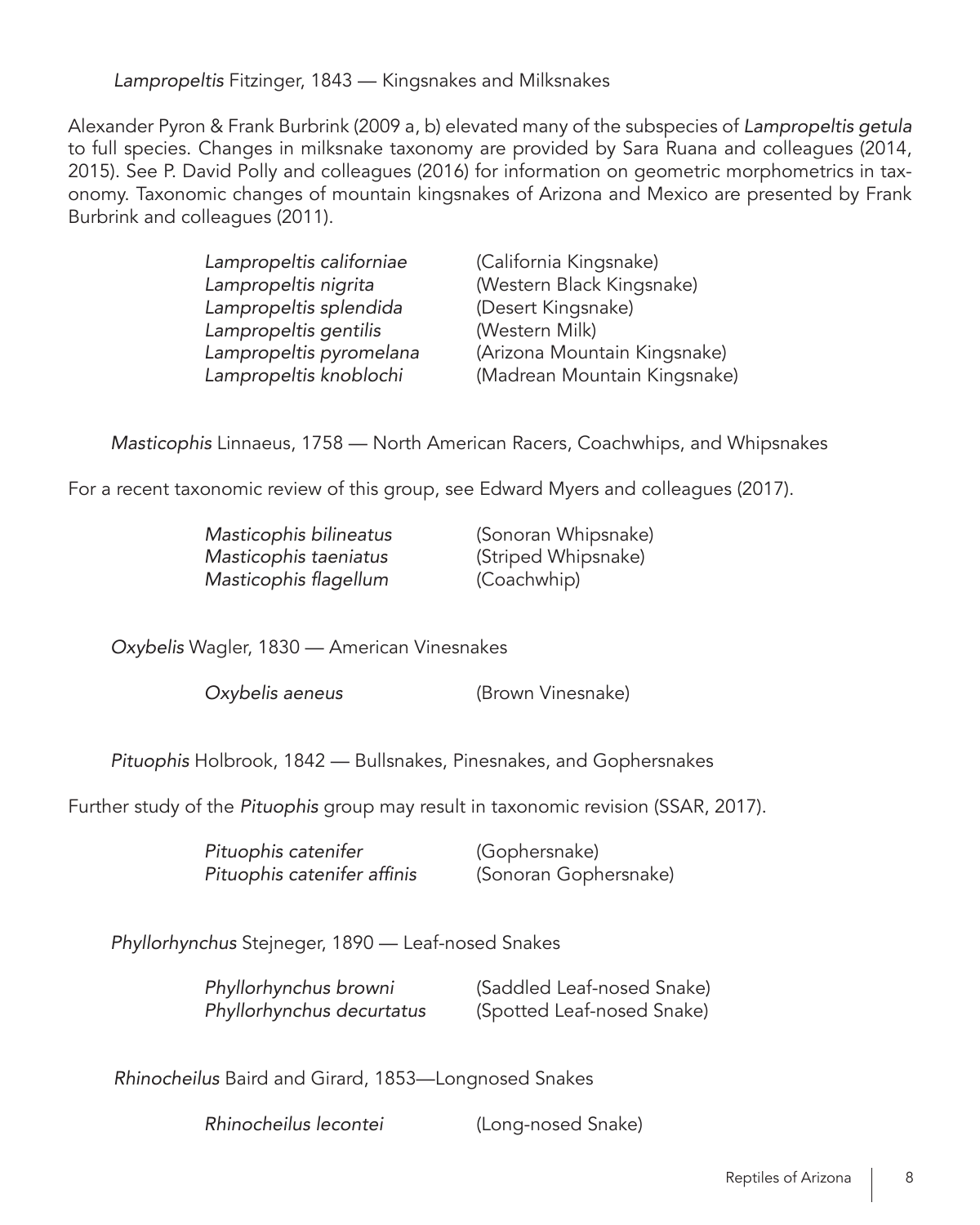Salvadora Baird & Girard, 1853 — Patch-nosed Snakes

 Salvadora grahamiae (Eastern Patch-nosed Snake) Salvadora hexalepis (Western Patch-nosed Snake)

*Senticolis* Dowling and Fries, 1987 — Green Ratsnakes

*Senticolis triaspis intermedia* (Northern Green Ratsnake)

*Sonora* Baird and Girard, 1853 — North American Groundsnakes

*Sonora semiannulata* (Western Groundsnake)

*Trimorphodon* Cope, 1861 — Lyresnakes

*Trimorphodon lambda* (Sonoran Lyresnake)

*Tantilla* Baird and Girard, 1853 — Black-headed Snakes

| Tantilla hobartsmithi | (Smith's Black-headed Snake)    |
|-----------------------|---------------------------------|
| Tantilla nigriceps    | (Plain's Black-headed Snake)    |
| Tantilla wilcoxi      | (Chihuahuan Black-headed Snake) |
| Tantilla yaquia       | (Yaqui Black-headed Snake)      |

Thamnophis Fitzinger, 1843 — North American Gartersnakes

| Thamnophis c. cyrtopsis    | (Western Black-necked Gartersnake) |           |
|----------------------------|------------------------------------|-----------|
| Thamnophis elegans vagrans | (Wandering Gartersnake)            |           |
| Thamnophis marcianus       | (Checkered Gartersnake)            |           |
| Thamnophis eques           | (Mexican Gartersnake)              | Protected |
| Thamnophis rufipunctatus   | (Narrow-headed Gartersnake)        | Protected |

Taxonomic changes for Mexican populations of this lineage are in Dustin Wood and colleagues (2011).

Elapidae (1 species, native). DANGEROUSLY VENOMOUS

*Micruroides* Schmidt, 1928 — Sonoran Coralsnakes

*Micruroides euryxanthus* (Kennicott, 1860) — Sonoran Coralsnake

*Micruroides e. euryxanthus* (Arizona Coralsnake)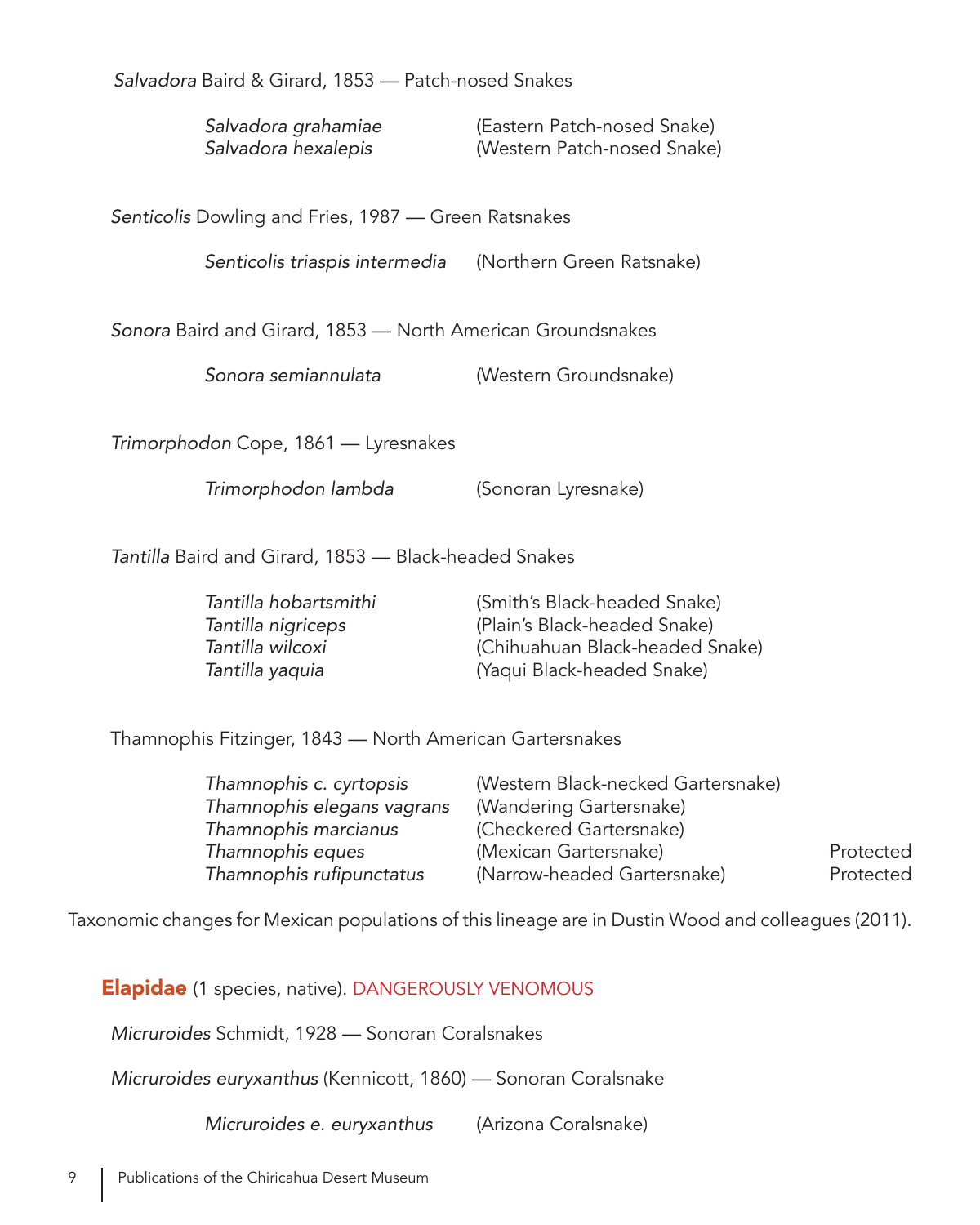## **Viperidae** (16 species, all native). DANGEROUSLY VENOMOUS

*Crotalus* Linnaeus, 1758 — Rattlesnakes

Michael Douglas and colleagues (2002) elevated most of the subspecies of Crotalus viridis and synonymized C. v. nuntius with C. v. viridis.

Davis and colleagues (2016) combined mtDNA and geometric morphometric analyses to provide support for Douglas et al. (2002) and the six species proposed within the Crotalus viridis rattlesnake group.

Western Group (sometimes called the Crotalus viridis group)

| Crotalus abyssus  | (Grand Canyon Rattlesnake)  |
|-------------------|-----------------------------|
| Crotalus cerberus | (Arizona Black Rattlesnake) |
| Crotalus concolor | (Midget Faded Rattlesnake)  |
| Crotalus lutosus  | (Great Basin Rattlesnake)   |
| Crotalus viridis  | (Prairie Rattlesnake)       |

For recent studies of lineage diversity in *Crotalus atrox*, see Drew Schield and colleagues (2015).

*Crotalus atrox* (Western Diamond-backed Rattlesnake)

Michael Douglas and colleagues (2006) used mtDNA and found several geographically distinct lineages within *C. cerastes*. Only one of these lineages corresponded to a recognized subspecies. (*C. c. laterorepens*).

| Crotalus cerastes<br>Crotalus c. cerastes<br>Crotalus c. cercobombus<br>Crotalus c. laterorepens | (Sidewinder)<br>(Mohave Desert Sidewinder)<br>(Sonoran Sidewinder)<br>(Colorado Desert Sidewinder)            |
|--------------------------------------------------------------------------------------------------|---------------------------------------------------------------------------------------------------------------|
| Crotalus lepidus klauberi<br>Crotalus molossus<br>Crotalus pricei<br>Crotalus scutulatus         | (Banded Rock Rattlesnake)<br>(Black-tailed Rattlesnake)<br>(Twin-spotted Rattlesnake)<br>(Mohave Rattlesnake) |

Jesse M. Meik and colleagues (2015) demonstrated that *Crotalus mitchellii pyrrhus* is a distinct species from *Crotalus mitchellii*, which is now restricted to Baja California, Mexico. The new arrangement is *Crotalus pyrrhus*.

| Crotalus pyrrhus | (Southwestern Speckled Rattlesnake) |
|------------------|-------------------------------------|
| Crotalus tigris  | (Tiger Rattlesnake)                 |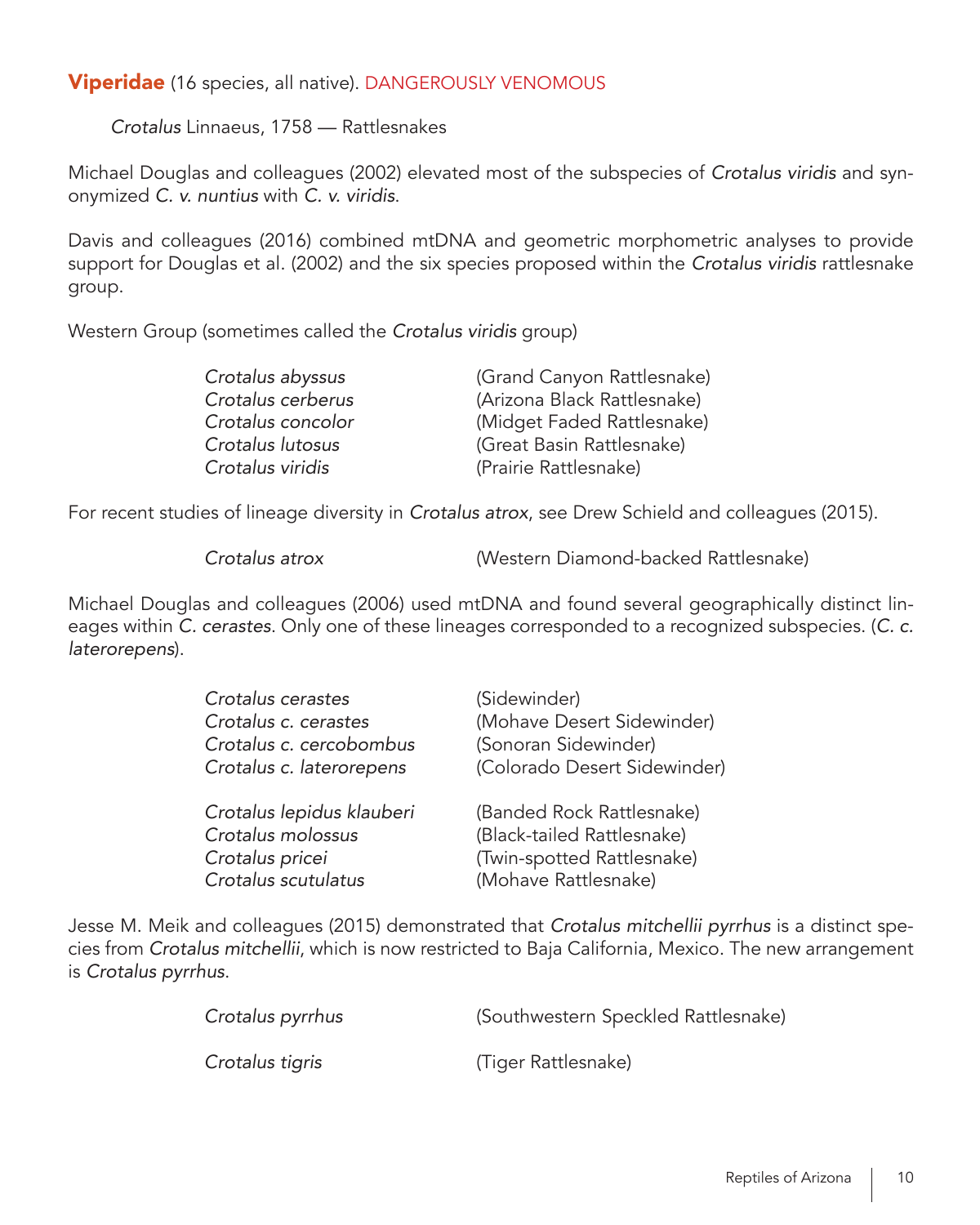David G. Barker (2016) proposed elevating the 5 subspecies of *Crotalus willardi* to species.

| Crotalus obscurus                                           | (New Mexico Ridge-nosed Rattlesnake) |
|-------------------------------------------------------------|--------------------------------------|
| Crotalus willardi                                           | (Arizona Ridge-nosed Rattlesnake)    |
| Sistrurus Garman, 1883 — Massauga and Pygmy Rattlesnakes    |                                      |
| Sistrurus catenatus (Rafinesque, 1818) — Eastern Massasauga |                                      |
| Sistrurus tergeminus                                        | (Western Massasauga)                 |

Andrew T Holycross and colleagues (2008) discuss taxonomic mistakes and corrective procedures for this taxon. A molecular (DNA) analysis by Laura S. Kubatko and colleagues (2011) revealed two distinct groups (clades) among the three subspecies of *Sistrurus catenatus*. One clade contained the eastern subspecies (*Sistrurus. c. catenatus*) and the other clade contained the two western subspecies (*S. c. tergeminus* and *S. c. edwardsii*). The SSAR (2017) follows the recommendation of Kubatko et al. (2011) and recognizes *Sistrurus tergeminus* as a species; no recognized subspecies for *S. catenatus*.

## LITERATURE CITED

- Solný A. Adalsteinsson, William R. Branch, S. Trape, Laurie J. Vitt, and S. Blair Hedges. 2009. Molecular phylogeny, classification, and biogeography of snakes of the family Leptotyphlopidae (Reptilia, Squamata). *Zootaxa* 2244, 1–50.
- David G. Barker. 2016. Species accounts. *Crotalus willardi* (Ridgenose Rattlesnake), Pp. 655–700 *In*  Gordon W. Schuett, Martin J. Feldner, Charles F. Smith, and Randall S. Reiserer (Eds.), *Rattlesnakes of* Arizona, volume 1. ECO Publishing, Rodeo, New Mexico.
- Frank T. Burbrink, Helen Tao, Matthew Ingrasci, Robert W. Bryson Jr., and Timothy J. Guiher, and Sara Ruane. 2011. Speciation at the Mogollon Rim in the Arizona Mountain Kingsnake (*Lampropeltis pyromelana*). Molecular Phylogenetics and Evolution 60, 445–454.
- Mark A. Davis, Marlis R. Douglas, M.L. Collyer, and Michael E. Douglas. 2016. Deconstructing a species-complex: geometric morphometric and molecular analyses define species in the western rattlesnake (Crotalus viridis). *PLoS ONE* 11, e0149712.
- Michael E. Douglas, Marlis R. Douglas, Gordon W. Schuett, Louis W. Porras, and Andrew T. Holycross. 2002. Phylogeography of the western rattlesnake (Crotalus viridis) complex, with emphasis on the Colorado Plateau, Pp.11–50 *In* Gordon W. Schuett, Mats Höggren, Michael E. Douglas, and Harry W. Greene (Eds.), Biology of the Vipers. Eagle Mountain Publishing, Eagle Mountain, Utah.
- Michael E. Douglas, Marlis R. Douglas, Gordon W. Schuett, and Louis W. Porras. 2006. Evolution of rattlesnakes (Viperidae; *Crotalus*) in the warm deserts of western North America shaped by Neogene vicariance and Quaternary climate change. *Molecular Ecology* 15, 3353–3374.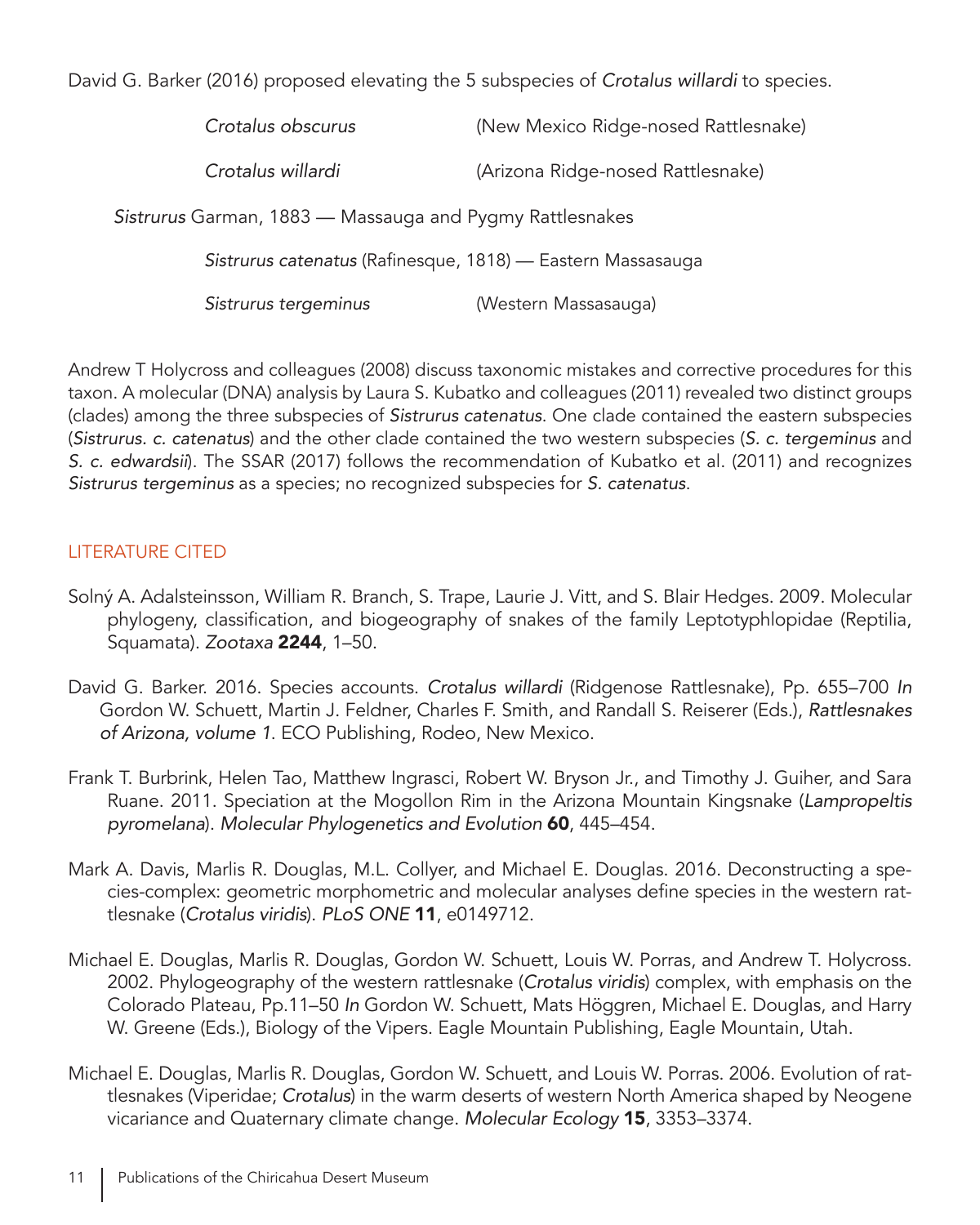- Joshua R. Ennen, Wilfredo A. Matamoros, Mickey Agha, Jeffrey E. Lovich, Sarah C. Sweat, and Christopher W. Hoagstrom. 2017. Hierarchical, quantitative biogeographic provinces for all North American turtles and their contribution to the biogeography of turtles and the continent. *Herpetological Monographs* 31, 114–140.
- Chris R. Feldman and Greg S. Spicer. 2006. Comparative phylogeography of woodland reptiles in California: repeated patterns of cladogenesis and population expansion. *Molecular Ecology* 15, 2201–2222.
- Frank Fontanella and Mark E. Siddall. 2009. Evaluating hypotheses on the origin and diversification of the ringneck snake *Diadophis punctatus* (Colubridae: Dipsadinae). *Zoological Journal of the Linnean Society* 158, 629–640.
- Frank M. Fontanella, Chris R. Feldman, Mark E. Siddall, and Frank T. Burbrink. 2008. Phylogeography of *Diadophis punctatus*: extensive lineage diversity and repeated patterns of historical demography in trans-continental snake. Molecular Phylogenetics and Evolution 46, 1049–1070.
- Uwe Fritz and Peter Havaš. 2014. On the reclassification of box turtles (*Terrapene*): a response to Martin et al. (2013). *Zootaxa* 3835, 295–298.
- Andrew T. Holycross, Thomas G. Anton, Michael E. Douglas, and Darrel R. Frost. 2008. The type localities of *Sistrurus catenatus* and Crotalus viridis (Serpentes: Viperidae), with the unraveling of a most unfortunate tangle of names. *Copeia* 2008, 421–424.
- John B. Iverson, Minh Le, and Colleen Ingram. 2013. Molecular phylogenetics of the mud and musk turtle family Kinosternidae. Molecular Phylogenetics and Evolution 69, 929–939.
- Laura S. Kubatko, H. Lisle Gibbs, and Erik W. Bloomquist. 2011. Inferring species-level phylogenies and taxonomic distinctiveness using multilocus data in *Sistrurus* rattlesnakes. *Systematic Biology* 60, 393–409.
- Bradley T. Martin, Neil P. Bernstein, Roger D. Birkhead, Jim F. Koukl, Steven M. Mussmann, and John S. Placyk Jr. 2013. Sequence-based molecular phylogenetics and phylogeography of the American box turtles (*Terrapene* spp.) with support from DNA barcoding. Molecular Phylogenetics and Evo*lution* 68, 119–134.
- Jesse M. Meik, Jeffrey W. Streicher, A. Michelle Lawing, Oscar Flores-Villela, and Matthew K. Fujita. 2015. Limitations of climatic data for inferring species boundaries: insights from speckled rattlesnakes. *PLoS ONE* 10, e0131435.
- Daniel G. Mulcahy. 2008. Phylogeography and species boundaries of the western North American nightsnake (*Hypsiglena torquata*): revisiting the subspecies concept. *Molecular Phylogenetics and*  Evolution 46, 1095–1115.
- Robert W. Murphy, Kristin H. Berry, Taylor Edwards, Alan E. Leviton, Amy Lathrop, and J. Daren Riedle. 2011. The dazed and confused identity of Agassiz's land tortoise, *Gopherus agassizii* (Testudines, Testudinidae), with the description of a new species, and its consequences for conservation. *Zoo-Keys* 113, 39–71.
- Edward A. Myers, Jamie L. Burgoon, Julie M. Ray, Juan E. Martínez-Gómez, Noemi Matías-Ferrer, Daniel G. Mulcahy, and Frank T. Burbrink. 2017. Coalescent species tree inference of *Coluber* and *Masticophis*. *Copeia* 105, 642–650